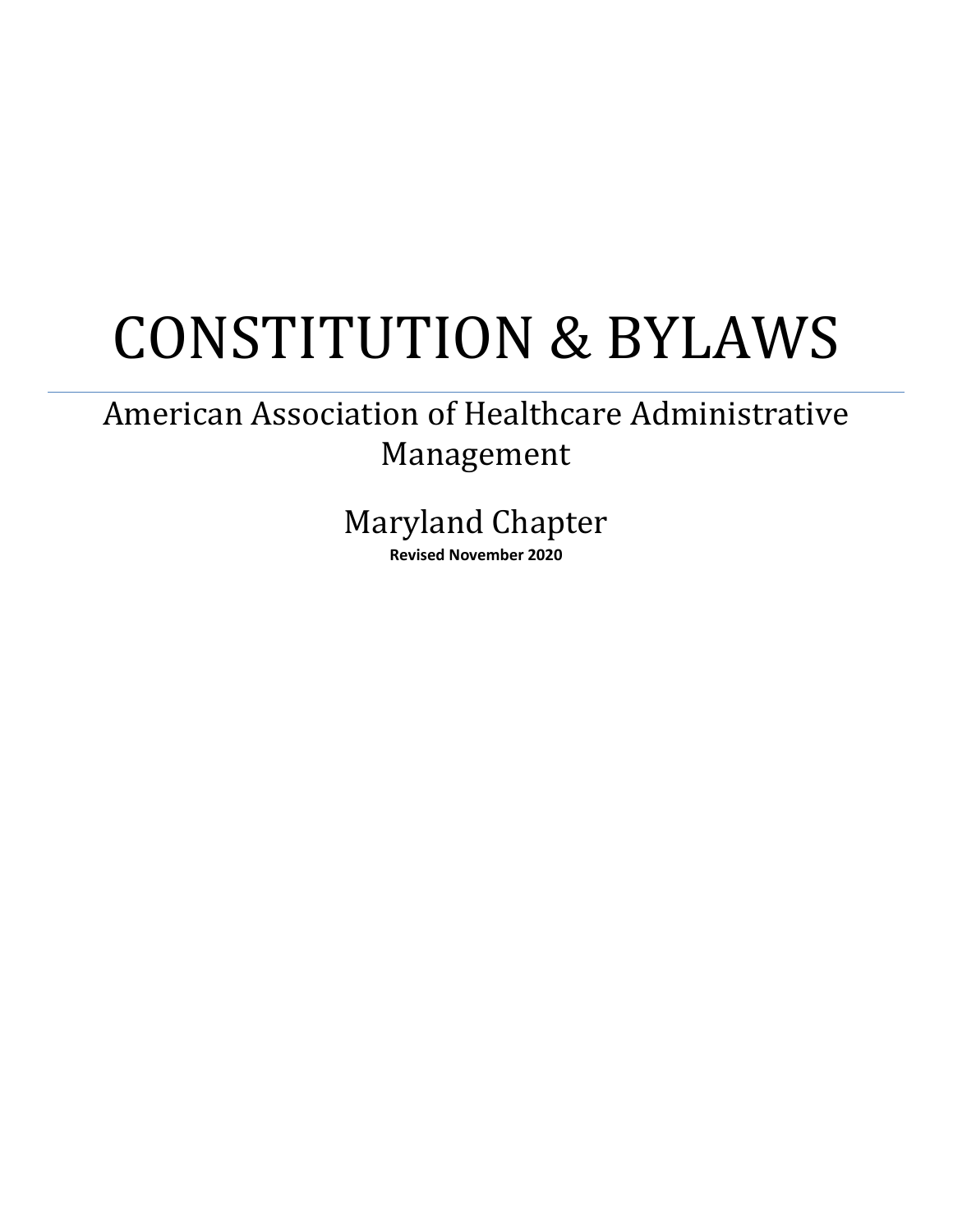## **Maryland Chapter**

## **American Association of Healthcare Administrative Management**

## **Constitution and Bylaws**

Revised November 2020

## **Table of Contents**

#### **Constitution**

| Pg. 2 |
|-------|
| Pg. 2 |
| Pg. 2 |
| Pg.3  |
| Pg.3  |
| Pg.3  |
| Pg.3  |
|       |

#### **Bylaws**

| Article I: Officers & Directors                         | Pg. 5    |
|---------------------------------------------------------|----------|
| Article II: Membership                                  | Pg.9     |
| Article III: Meetings                                   | Pg. $10$ |
| Article IV: Dues                                        | Pg. 11   |
| Article V: Committees                                   | Pg. 12   |
| Article VI: Fiscal Year                                 | Pg. $13$ |
| Article VII: Amendments to the Bylaws                   | Pg. $14$ |
| Article VIII: Removal of Officers, Members, & Directors | Pg. $14$ |
| Article IX: National AAHAM Affiliation                  | Pg. 15   |
|                                                         |          |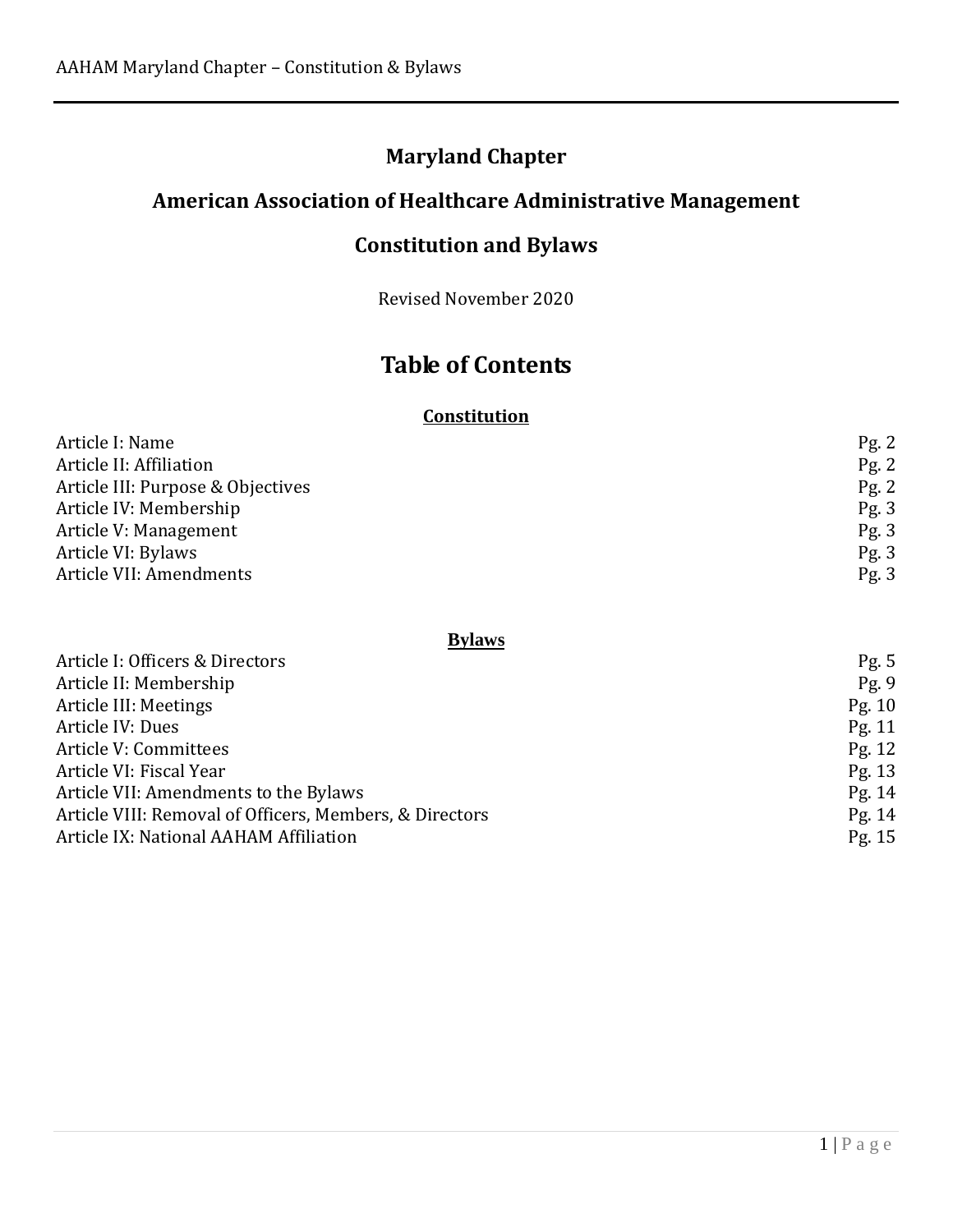## **CONSTITUTION**

#### **ARTICLE I NAME**

The name of this organization shall be the Maryland Chapter of the American Association of Healthcare Administrative Management.

#### **ARTICLE II AFFILIATION**

All members of the Maryland Chapter are subject to the jurisdiction of the National American Association of Healthcare Administrative Management and are also subject to their Constitution, Bylaws, Regulations and Code of Ethics.

#### **ARTICLE III PURPOSE AND OBJECTIVES**

The purpose of the Maryland Chapter shall be to:

- 1. Promote and encourage the recognition of Healthcare Administrative Management as an integral part of the financial management in healthcare providers and throughout the healthcare industry.
- 2. Encourage the implementation of effective and efficient business and receivables management policies and procedures in all types of healthcare providers.
- 3. Stimulate and encourage the exchange of information among members and associates.
- 4. Develop and encourage the implementation of programs for the purpose of furthering the education and increasing the knowledge of the current membership and persons new to the hospital or healthcare industry.
- 5. Establish non-discriminatory standards of performance and professional conduct for persons who participate or are involved in the management of revenue cycle of any healthcare providers or related field conducting business in the healthcare industry.
- 6. Promote the healthcare professional by cooperating with other healthcare organizations, institutions and related agencies, third party payors and the general public.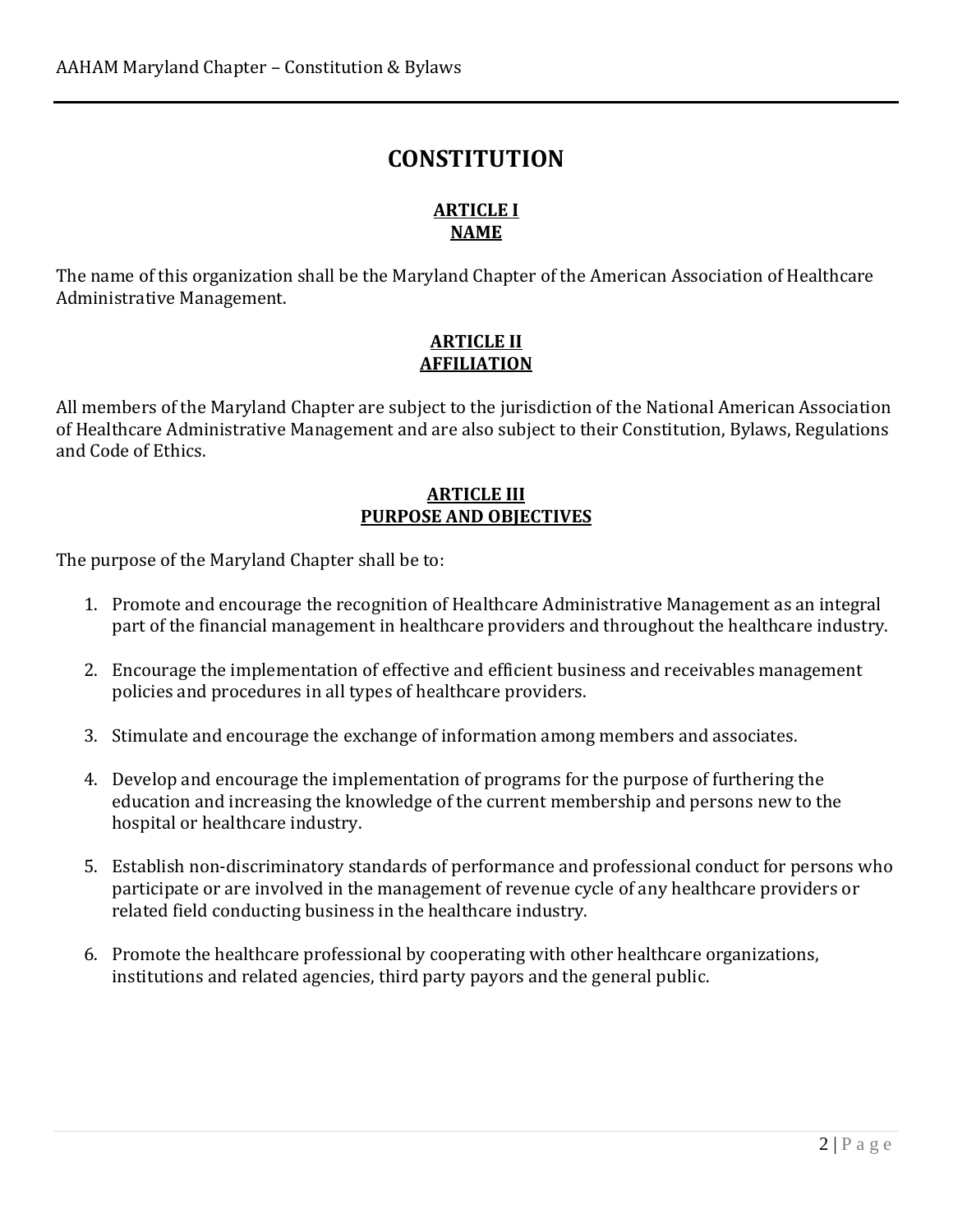#### **ARTICLE IV MEMBERSHIP**

- 1. A member shall be an individual involved in or interested in the management of the healthcare industry or related field conducting business in the healthcare industry.
- 2. Membership shall be on an individual basis and not on an institutional basis.
- 3. The member may pay either National and Local dues or local only dues.

#### **ARTICLE V MANAGEMENT**

An Executive committee shall direct the affairs of the Maryland Chapter

- 1. The Executive Committee shall consist of the elected Officers and the elected Board of Directors of the Maryland Chapter. The powers and duties of the Executive Committee are defined by the Bylaws.
- 2. The Chairman of the Board shall consist of the Past-President who will serve a two year, voting term with the current Board and Officers. This individual will assist the elected Officers and Board of Directors of the Maryland Chapter.

#### **ARTICLE VI BYLAWS**

The Bylaws of the Maryland Chapter shall be its governing laws subject to this Constitution.

#### **ARTICLE VII AMENDMENTS**

The Constitution of the Maryland Chapter may be amended, repealed or added to in the following manner:

- 1. The membership of the Maryland Chapter may propose a change to the Constitution. Changes must be made by a representation of 5% of membership. Proposed changes must be in writing and accompanied by a signed petition. They shall be submitted to the Executive Committee for discussion at the next Board meeting.
- 2. The Executive Committee shall, by a majority vote, determine if the proposed change should be endorsed and therefore submitted to the membership for a vote.
- 3. Voting on amendments may occur at the annual meeting, a special meeting, or by mail. Mail shall be defined as United States Postal Service delivery, courier delivery or electronic mail.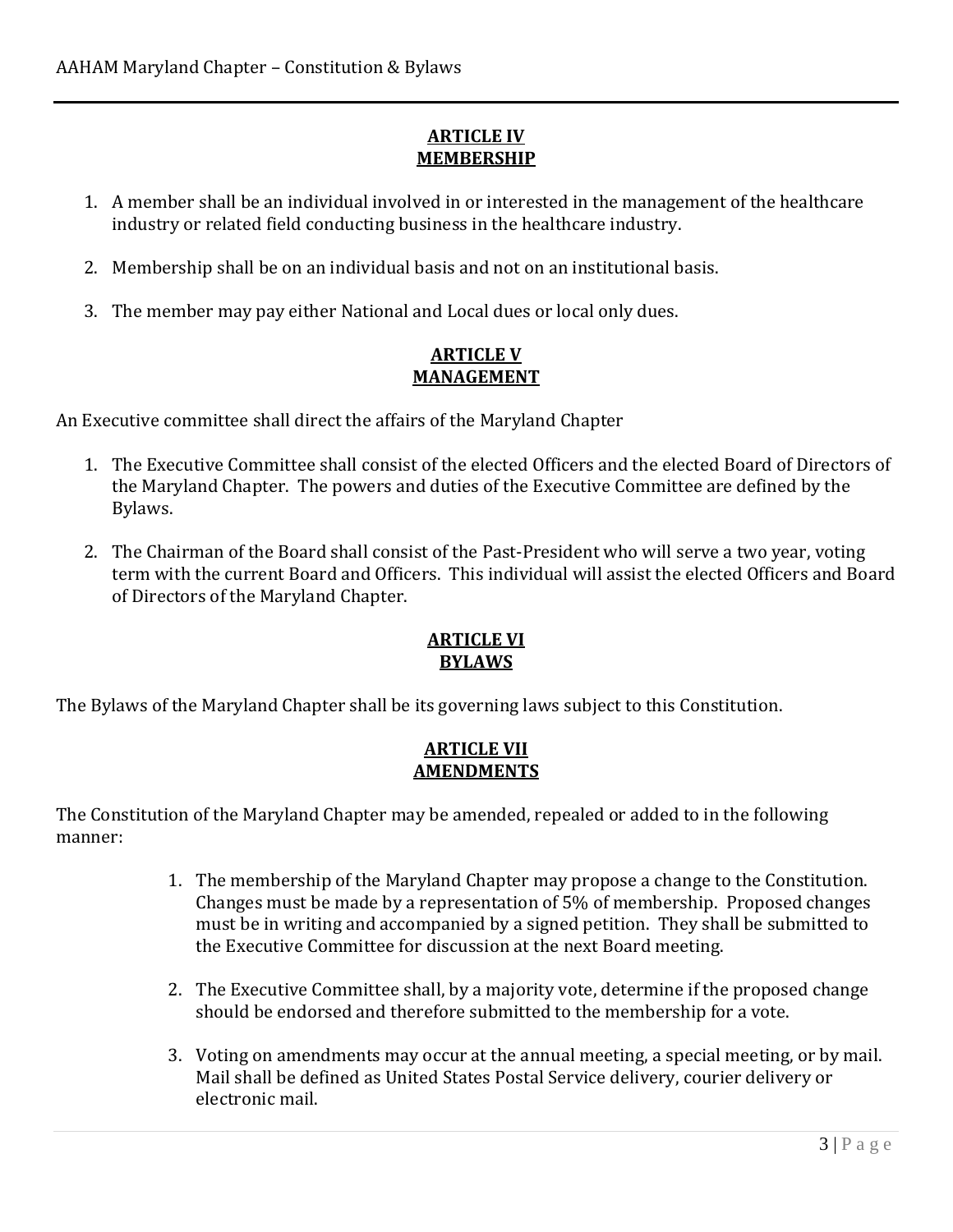- 4. Notification shall be in writing and shall inform the membership of the Article or Articles to be changed. This notification shall be mailed thirty (30) days prior to voting deadline. Voting by means other than electronic mail shall be counted only if postmarked by the date specified on the ballot. When voting by electronic mail, the vote shall be counted only if the electronic mail is dated on or before the date specified on the notification.
- 5. The Article or Articles to be changed shall be written for the membership in present form and in the proposed change form.
- 6. Amendments repealed or additions may be made at any time and shall be decided by a two-third (2/3) vote of the members responding prior to the voting deadline.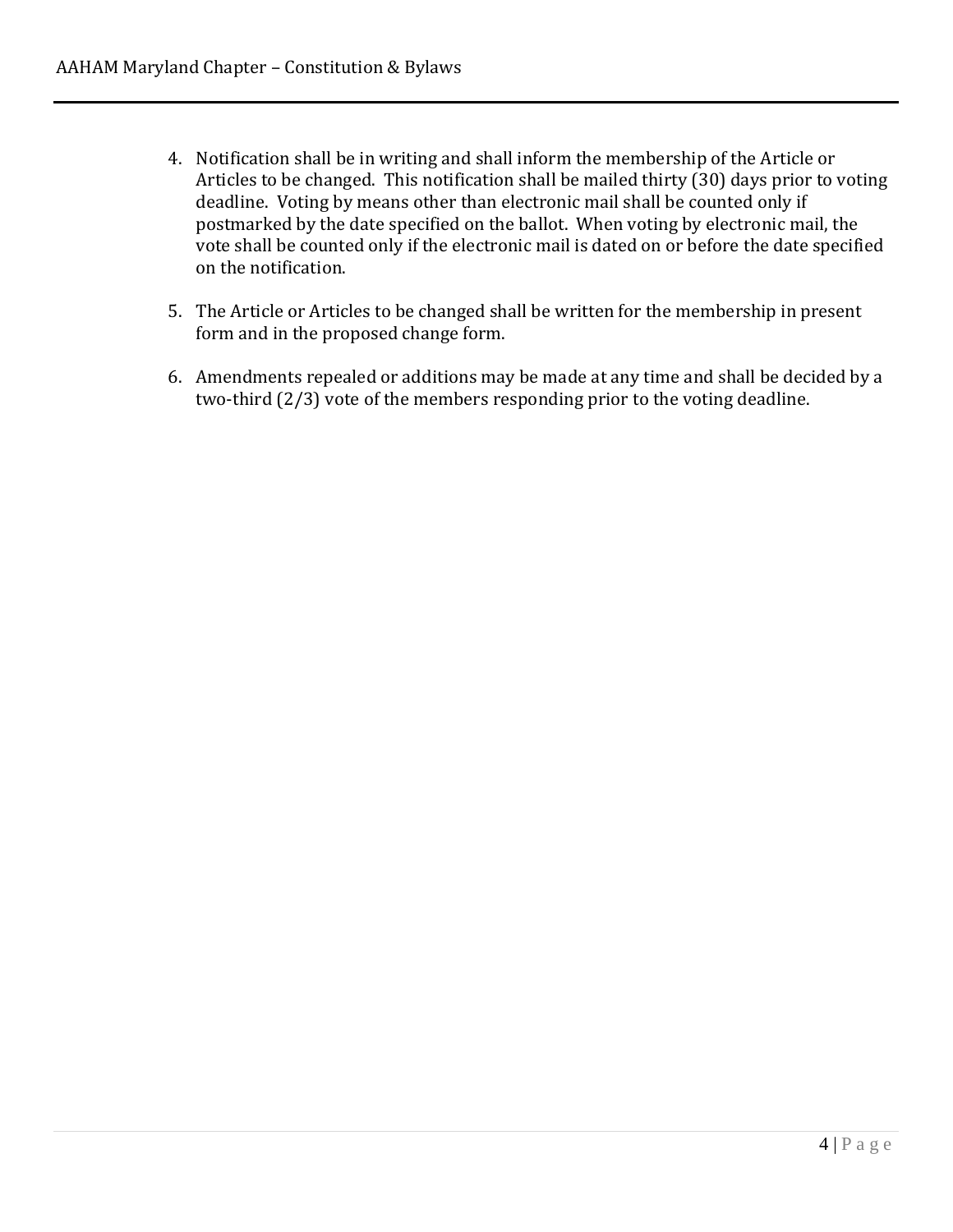#### *BYLAWS*

#### **ARTICLE I OFFICERS AND DIRECTORS**

#### Section 1 **Membership:**

Only active regular members of record sixty (60) days prior to the first day of the election month shall have the right to hold office or be a member of the Board of Directors. A Maryland chapter President, 1<sup>st</sup>, and 2<sup>nd</sup> Vice President must be a National member in good standing throughout their term of office.

#### Section 2 **Officers:**

The Officers of the Maryland Chapter shall be the President, the 1<sup>st</sup> Vice President, 2<sup>nd</sup> Vice President, the Treasurer, and the Secretary, all of whom shall be member's ex-officio of the Board of Directors with power to vote.

#### Section 3 **Election of Officers:**

These Officers shall be elected by a plurality vote. Votes shall be cast on official mail ballots only. Mail shall be defined as United States Postal Service delivery, courier delivery or electronic mail. All members of record 60 days prior to the first day of the election month shall be able to vote. The Officers elected shall take office the following January 1, and shall serve for two years, or until their respective successors take office. Officers shall be eligible for re-election. The President may serve no more than two consecutive terms.

#### Section 4 **Board of Directors:**

In addition to the Officers of the Maryland Chapter, the Board of Directors shall consist of nine (10) elected members, four (5) Directors shall be elected in every odd numbered year and (5) Directors in every even numbered year or in a similar staggered manor to preserve board stability; in each case for a term of two (2) years or until their successors take office.

All Executive Board members must be current National Members. They must keep their National Membership for the duration of their term.

Ad-Hoc Members can be appointed to the Board of Directors at the discretion of the President. These individuals do not have voting rights.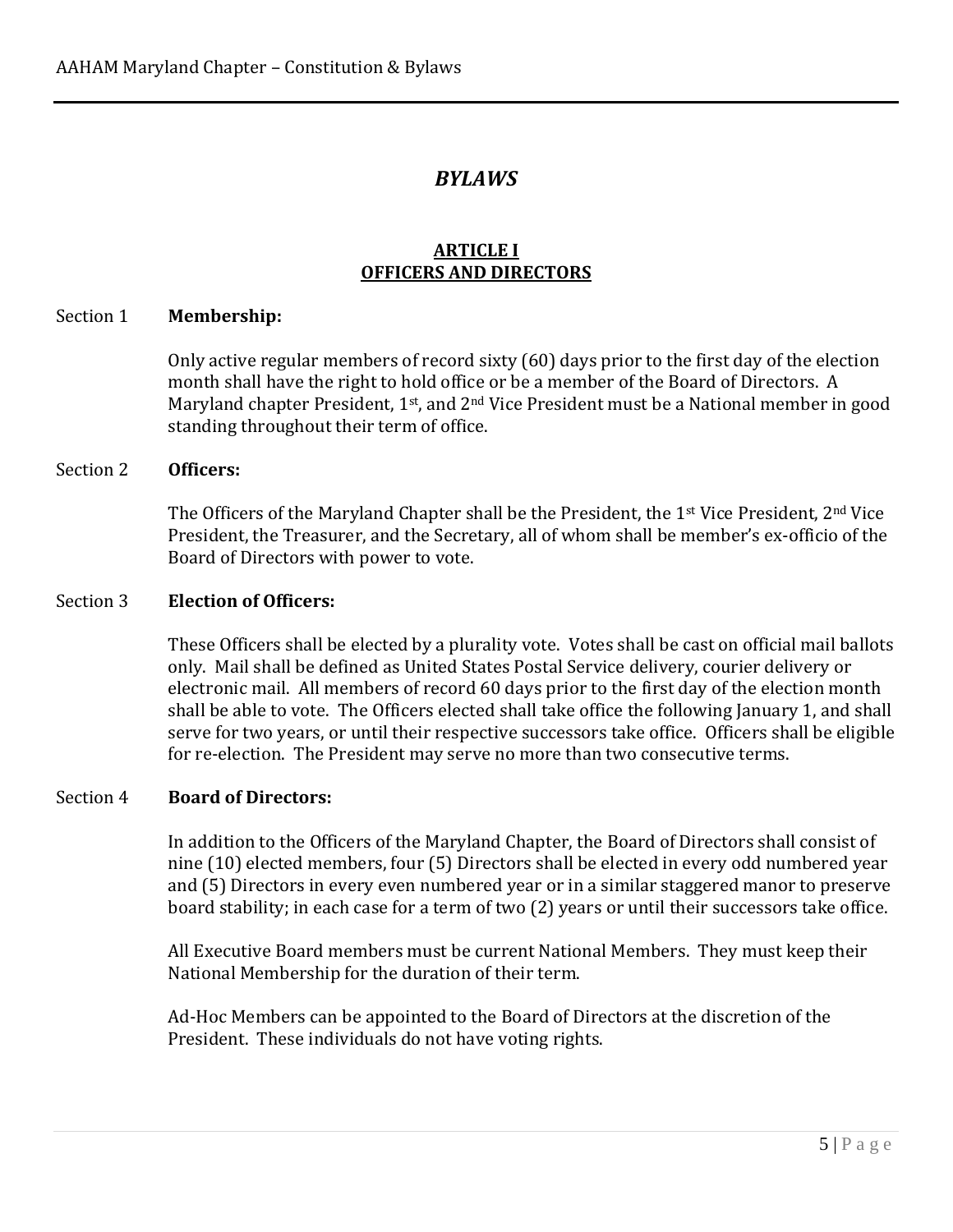#### Section 5 **Chairman of the Board:**

Past Presidents of the Maryland chapter shall serve in an advisory capacity and be members of the Board of Directors with voting powers that would serve as tie-breaker for a deadlock vote.

The Chairman of the Board shall be appointed to the outgoing President after the completion of their term.

#### Section 6 **Powers & Duties of the Board of Directors:**

- a. The Board of Directors shall manage the affairs of the Maryland Chapter in accordance with the Constitution and Bylaws of the Maryland Chapter and The National Organization.
- b. The Board of Directors is authorized and empowered as follows:
	- 1. To fill all vacancies that might occur among the Officers and/or Directors between annual elections. The runner-up of the last election will be given the first opportunity to fill the vacancy. If that individual chooses not to serve or there is no runner-up, then the President will appoint a replacement.
	- 2. To communicate the policies and activities for the Maryland Chapter in accordance with the purpose and objectives of the Constitution and to direct and supervise the affairs of the Maryland Chapter.
	- 3. To determine when and where the Annual, Regular and Special membership meetings of the Maryland Chapter should be held.
	- 4. To reduce, increase or alter, from time to time, the powers or duties of the elected and appointed Officers of the Maryland Chapter, regardless of the duties and powers delegated by these Bylaws to the elected Officer of the Maryland Chapter.
	- 5. To communicate the time and place for the Board of Directors meetings.

#### Section 7 **Meetings of the Board of Directors:**

- a. A minimum of six (6) Regular meetings of the Board of Directors shall be held each year.
- b. Special meetings of the Board of Directors may be called by the President or any three (3) other members of the Board.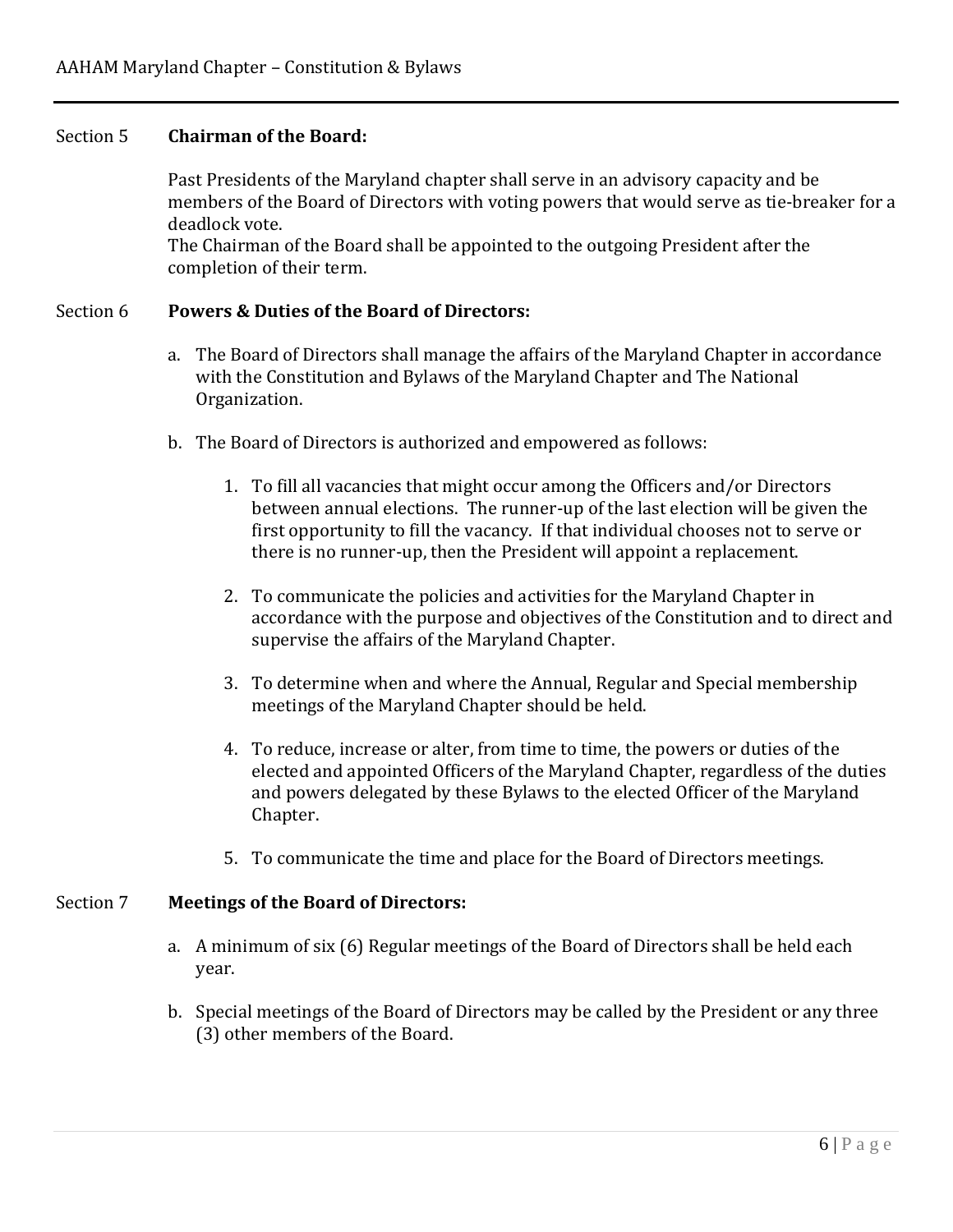- c. At all meetings of the Board of Directors, seven (7) members shall constitute a quorum and a majority of votes cast by the members present and voting shall be decisive of any motion.
- d. Any Officer or Director who is absent at two or more of the Regular Board Of Directors meetings, per calendar year is subject to loss of position as an Officer or Director, at the sole discretion of the President.
- e. At least ten (10) days before the date of any regular or special meeting, the President shall cause written notice thereof to be delivered to each member.

#### Section 8 **Duties of the Chairman of the Board:**

The Chairman of the Board may serve as the meeting official for the Board of Directors meetings at the discretion of the President.

The Chairman will directly supervise the Standards and Practices Committees; specifically:

- a. Chapter Excellence: Along with the Chapter Excellence Chair, ensure that all paperwork relative to Chapter Excellence is filed with the National organization in a timely and accurate manner.
- b. Charitable Committee: Oversee and act as the liaison between the Maryland Board of Directors and the Executive Committee members.

The Chairman of the Board will be the liaison for the Chapter with the National AAHAM Board of Directors and/or Administrative staff for National AAHAM as requested by the Executive Board and Board of Directors. The Chairman of the Board shall not make any binding agreements with the National Board or Administrative staff representatives without the approval of the majority vote of the Board.

#### Section 9 **Duties of the President:**

The President of the Maryland chapter shall be the Chief Executive Officer subject to the direction of the Board of Directors. The President shall preside over all meetings of the Board of Directors.

He/She shall be responsible for maintaining regular communications with Executive Directors of the National Organization.

He/She shall be a member ex-officio of all committees, standing and special, except the Nominating Committee.

He/She shall execute policy, provide leadership to the membership, and strive during his/her term of office to guide the Maryland Chapter so as to meet the objectives outlined in the Constitution.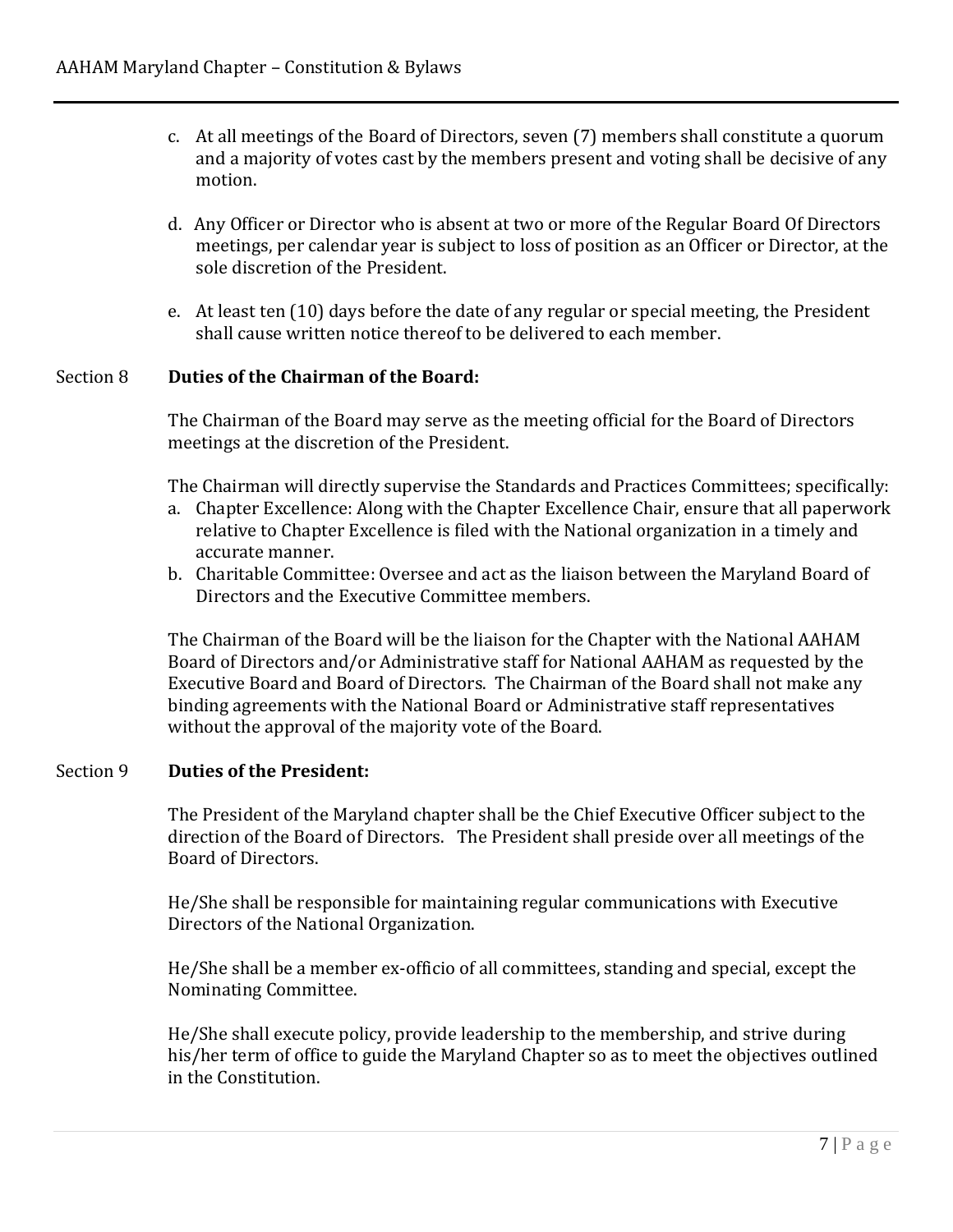The President or his/her Proxy is to attend all Presidential meetings held by the National Organization and to represent the Maryland Chapter on the National Board of Directors. National AAHAM requires that all individuals requested as Proxy be a National member in good standing. The individual does not have to be an Officer or a member of the Board of Directors for the Maryland Chapter.

Expenses for the President to attend the Presidential and National Board of Directors meetings will be covered by the Maryland Chapter.

#### Section 10 **Duties of the First Vice President:**

The First Vice-President shall perform the duties of the President in the absence of the President and he/she shall perform such other duties as may be directed by the President or the Board of Directors. He/She will familiarize himself/herself with the duties of the Presidency of the Maryland Chapter.

The First Vice President is responsible for the coordination and management of the Maryland Chapter Annual Institute. The First Vice President will also directly supervise the committees of Vendors and Sponsorship.

#### Section 11 **Duties of the Second Vice President:**

The Second Vice-President will be responsible for supporting the President and  $1<sup>st</sup>$  Vice President and shall perform the duties in the absence of these individuals.

The Second Vice President will also support the First Vice President with the coordination of activities relative to the Annual Institute.

The Second Vice President will directly supervise the Programs Committee and the Events Promotion.

#### Section l2 **Duties of the Treasurer:**

The Treasurer shall supervise the financial affairs of the Maryland Chapter. He/she shall keep and preserve a record of all financial transactions, which shall be open to inspection by the Board of Directors and subject to audit at any time by an auditor duly appointed by the President and authorized by the Board of Directors.

He/She shall deposit funds of the Maryland Chapter in such banks as may be approved the Board of Directors and shall disburse funds only upon the approval of the Board of Directors, unless for ordinary and routine expenses by check only. Checks made payable to an individual and drawn upon the funds of the Maryland Chapter in excess of \$2,000.00 shall require the signature of the Treasurer and one other Officer. Checks of less than \$2,000 can be signed by the Treasurer. In the absence of the Treasurer, the signature of the President and one other Officer is required.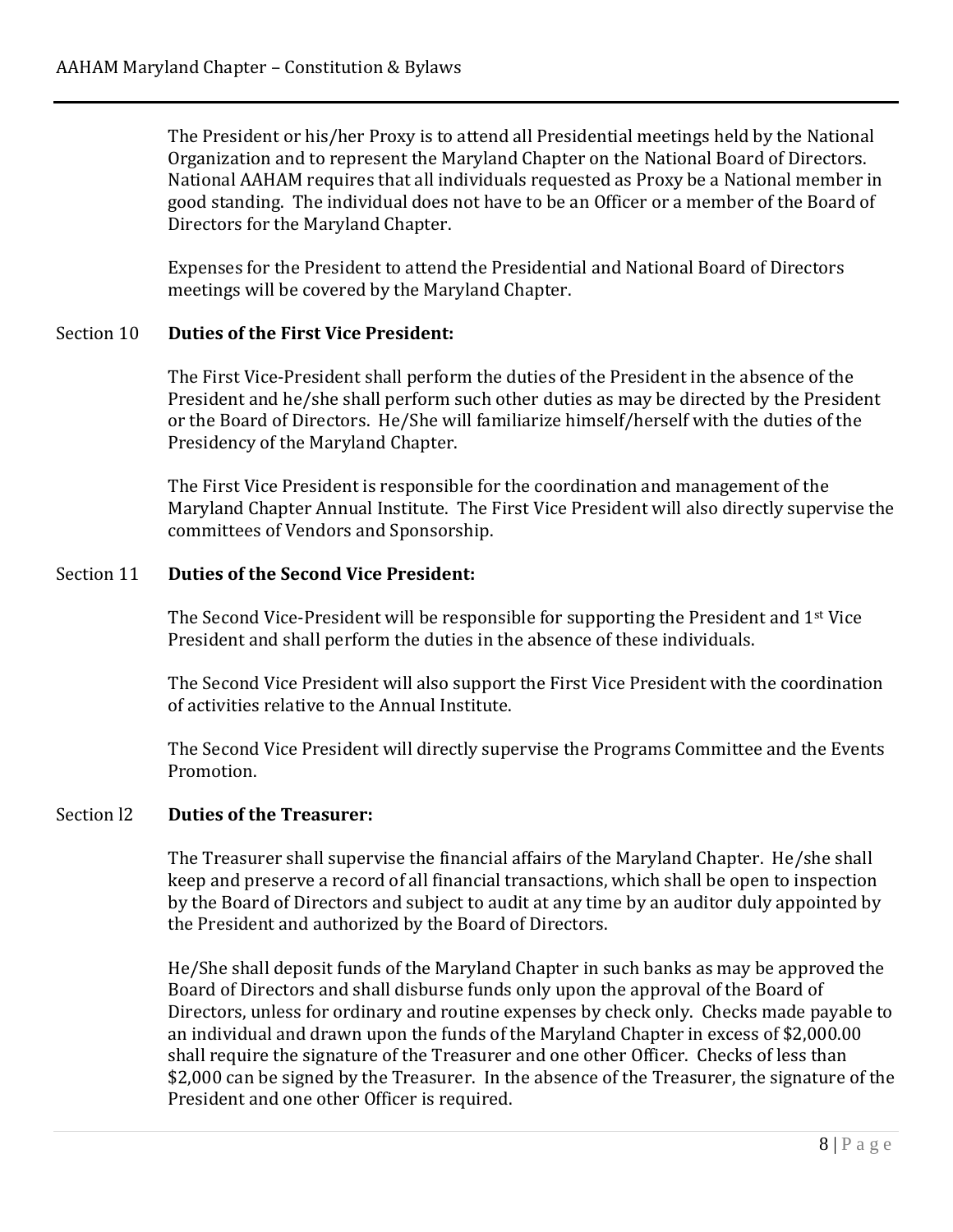The Treasurer shall prepare the Annual Budget and present a budget to the Board of Directors for approval by the March Board of Directors meeting each year.

The Treasurer shall submit a current financial report to the Board of Directors at all meetings of the Board of Directors but no less frequently than semi-annually. An annual report must be submitted to the membership and such reports as may be required by the President, the Board of Directors or the National Organization.

The Treasurer shall review the balance in the checking account and anytime the balance exceeds five thousand dollars (\$5,000.00) by a reasonable amount, he/she should transfer, as soon as possible, any amount in excess of five thousand dollars (\$5,000.00) to a high yield bank account.

The Treasurer shall receive and disperse funds for all approved scholarship awards available through the Maryland Chapter.

The Treasurer shall coordinate annually the use of an outside agency / independent auditor to perform an audit of the financial records of the organization immediately following the close of each fiscal year.

#### Section 13 **Duties of the Secretary:**

The Secretary shall keep a record of the meetings of the Maryland Chapter. He/She shall keep a roster of members, keep the minutes of the Board of Directors meetings (providing copies to the Board of Directors) and perform such other duties as may be assigned to him/her by the President or the Board of Directors. The Secretary will directly supervise the Public Relations & Marketing Committee and oversight of Newsletter.

#### **ARTICLE II MEMBERSHIP**

#### Section 1 **Membership:**

In order to receive full benefits of discounted registrations for the Installation Banquet, Annual Institute or free events open to the Maryland Chapter AAHAM members, individuals must have paid Maryland Chapter dues on record sixty (60) days prior to the event date.

#### Section 2 **Application for Membership:**

Subject to the provisions and Bylaws and to periodic qualifications or recommendations of the Executive Committee, any person may become a member of the Maryland Chapter of American Association of Healthcare Administrative Management.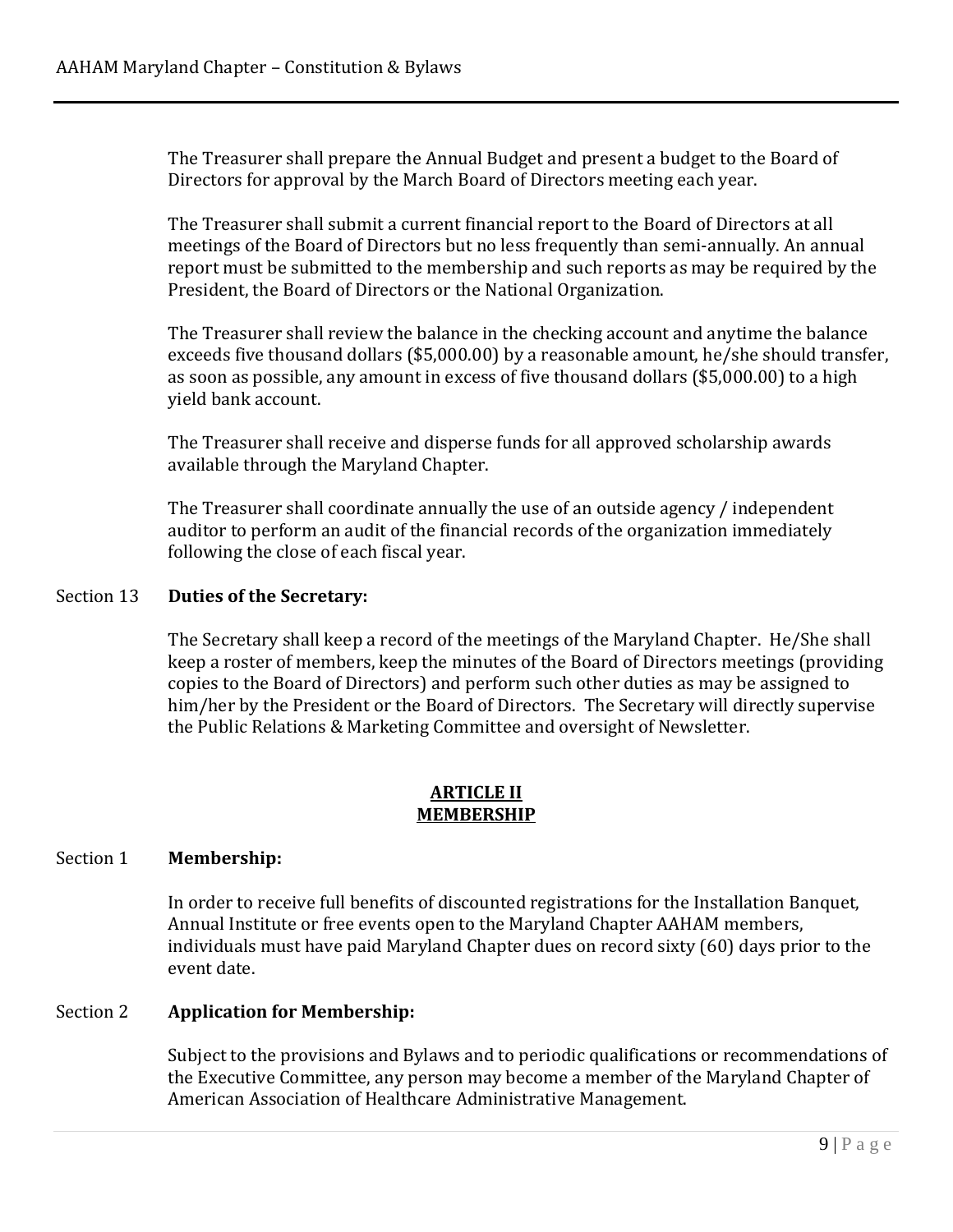Applications for membership shall be made in writing to the Membership Chairman through approved membership application.

Membership shall not be transferable. A member who changes his place of employment during a membership year shall continue as a member during the remainder of the membership year for which dues have been paid.

#### **ARTICLE III MEETINGS**

#### Section 1 **Regular Meetings:**

Regular meetings of the Maryland Chapter membership shall be held at least six (6) times a year at such time and place as may be designated by the Board of Directors.

#### Section 2 **Annual Meeting:**

The Annual Business Meeting of the membership shall be held each November at such time and place as the Board of Directors shall designate.

#### Section 3 **Annual Institute Meeting:**

The Annual Institute shall be held each September at a location agreed upon by the Board. The meeting will be a three-day learning institute which is managed by the First Vice President.

#### Section 4 **Special Meetings:**

Special meetings of the Maryland Chapter membership may be called at any time by order of the Board of Directors or the President. Special meetings shall be called by the Secretary within thirty (30) days following receipt of the request in writing of ten (10) percent of the membership.

#### Section 5 **Board Meetings:**

Board Meetings will be held at a time and place as may be designated by the President or his/her designee.

#### Section 6 **Notice of Meetings:**

At least fifteen (15) days before the date of any Annual or Special meeting, the Board of Directors shall cause written notice thereof to be delivered to each member or mailed to him/her.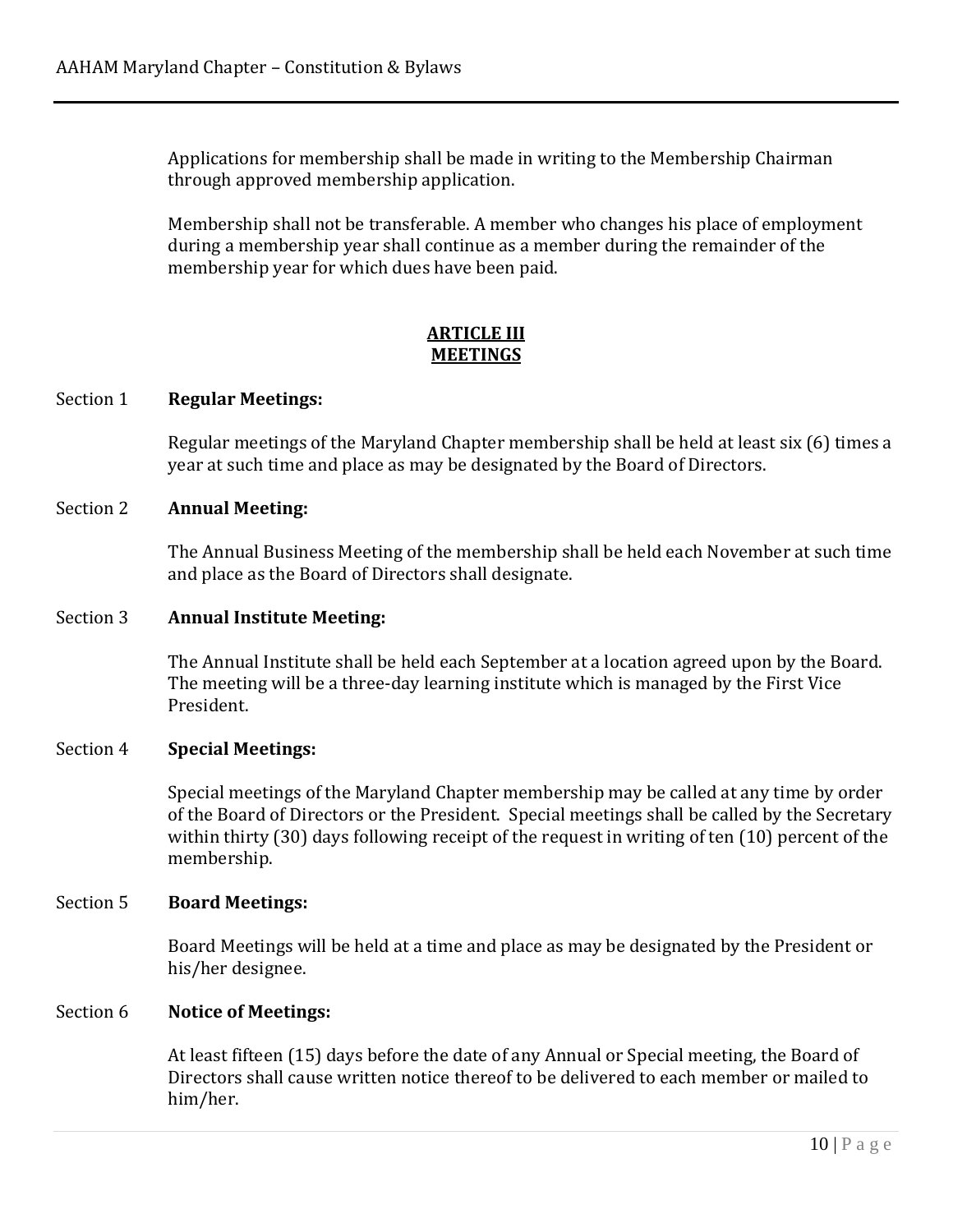#### Section 7 **Quorum:**

Fifteen (15) percent of the voting membership of the Maryland Chapter shall constitute a quorum at Annual or special meetings. For the election of Officers and Board of Directors, a majority of the votes cast by the voting members shall be decisive of any motion or resolution presented, except for the removal of an Officer or Director, or to amend the Constitution and Bylaws.

#### Section 8 **Voting Power:**

All recognized members who have paid Maryland Chapter dues on record shall have the right to vote as defined by the Constitution and Bylaws.

#### **ARTICLE IV DUES**

#### Section 1 **National Dues:**

The annual dues and any other fees to the National organization shall be as determined by the National Board of Directors.

#### Section 2 **The Maryland Chapter Dues and/or Assessments**

The Maryland Chapter may levy additional dues and/or assessments upon Maryland Chapter members for the sole benefit of the Maryland Chapter provided such dues and/or assessments are for purposes consistent with the aims and purposes of the National Organization.

#### Section 3 **Payments of Annual Dues:**

Maryland Chapter dues are payable by December 31st for the upcoming calendar year of January 1, through December 31. No proration of dues is allowed. Applicants will be allowed to join the Maryland Chapter only.

Any Maryland chapter member joining within the last three (3) months of a calendar year will be maintained as a member for the following year.

In order to receive full benefits of discounted registrations for the Installation Banquet, Annual Institute or free events open to the Maryland Chapter AAHAM members, individuals must have paid Maryland Chapter dues on record sixty (60) days prior to the event date.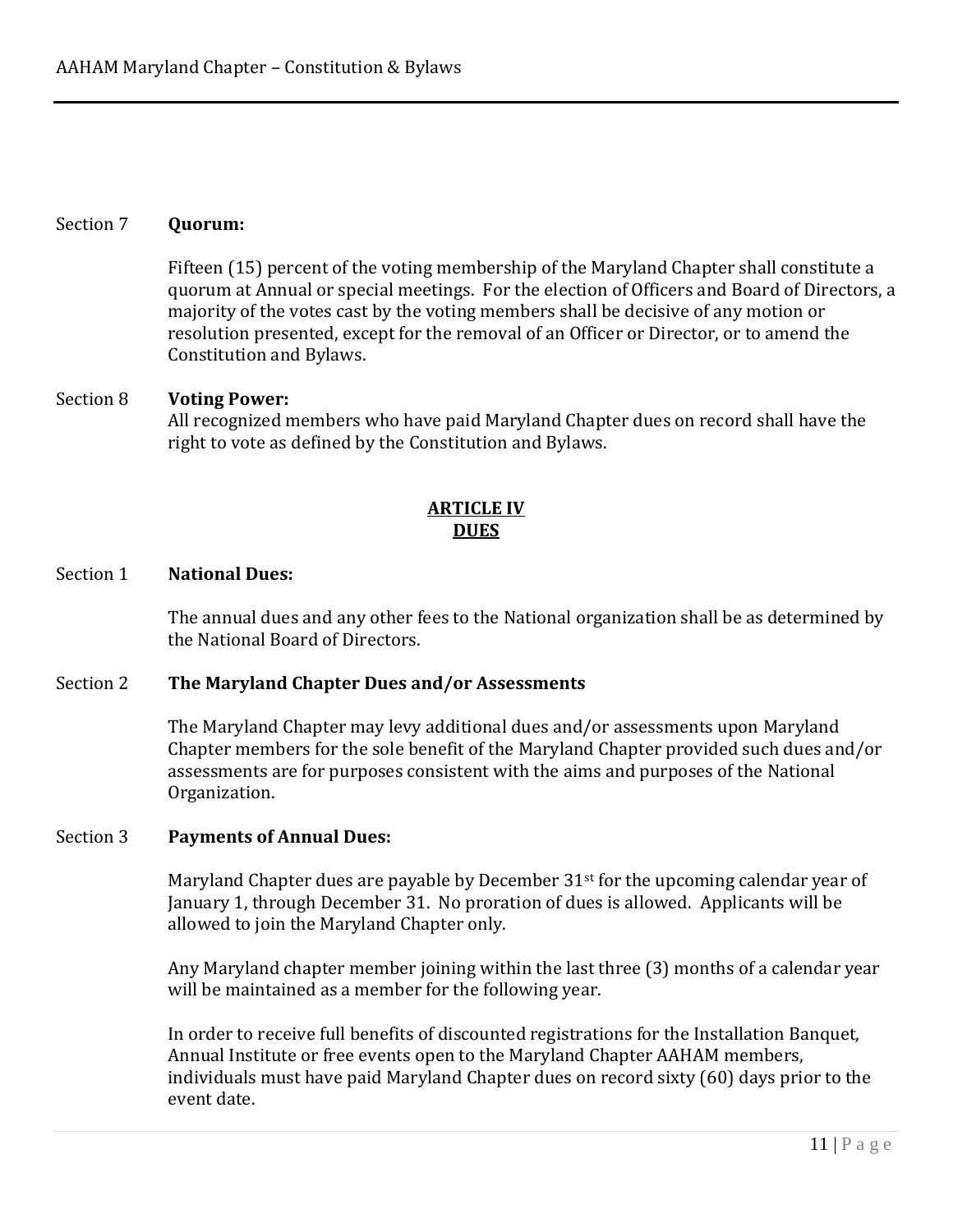#### Section 4 **Delinquency:**

Members who have not paid their annual dues in full within thirty (30) days of the stated due date shall cease to be members.

If the delinquent dues are paid in full within the calendar year, the delinquent member shall be reinstated without future penalty.

#### **ARTICLE V COMMITTEES**

#### Section 1 **Standing Committees:**

The President shall appoint the following standing committees from among the members of the Maryland Chapter.

- a. **Membership Committee** the membership committee will not exceed five (5) members and will be led by the Membership Chairperson whose duties it shall be to provide for the solicitation of applicants for membership and maintenance of a current member register.
- b. **Programs Committee –** whose duty it shall be to create, arrange for and conduct programs for the education and enrichment of members and participants. Committee chairperson shall work with the  $2<sup>nd</sup>$  Vice President for continuity of the committee leadership.
- c. **Finance and Auditing Committee –** whose duty it shall be to ensure the completion of an annual audit and follow-up on unpaid meeting income with the membership. The audit shall be performed by a CPA consistent with annual tax filing regulations.
- d. **Annual Institute Committee** Chaired by the 1st Vice President whose duty it shall be to plan and present the Annual Institute.
- e. **Executive Certification Committee –** whose duty it shall be to prepare the membership for the CRCE examinations required for certification.
- f. **Professional Certification Committee** whose duty it shall be to prepare the membership for the CRCP & CRIP examinations required for certification.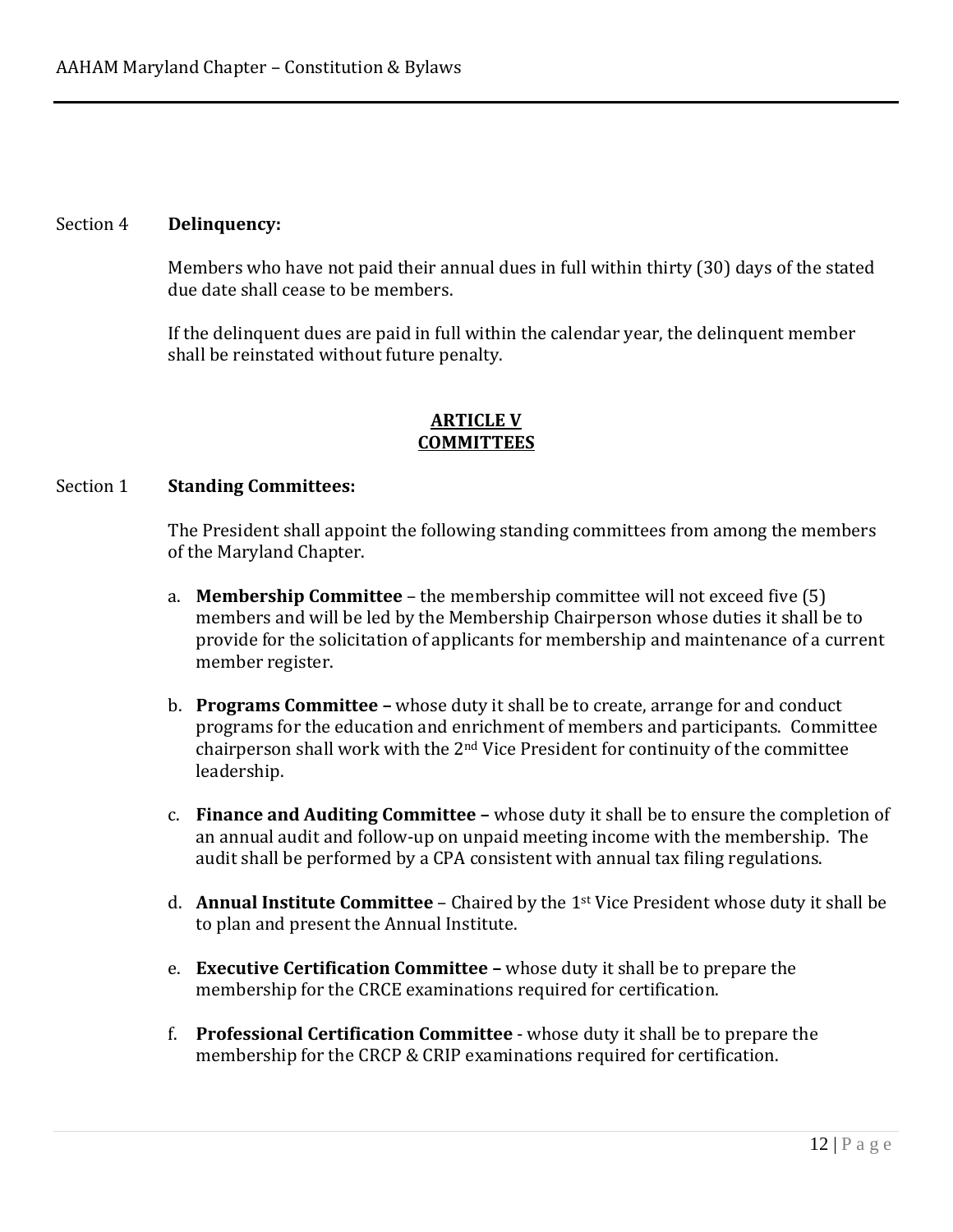g. **Specialist Certification Committee** - whose duty it shall be to prepare the membership for the CRCS examinations required for certification.

#### h. **Practices and Standards Committees**

**1. Chapter Excellence** – whose duty it shall be to coordinate, create and publish all material consistent with both the National Page-Paton awards program and any other program in which the Chapter may participate.

The Chapter Excellence Award Chairman shall be responsible for overseeing the Chapter Excellence Award application process in the Chapter. He/she shall work with the President and with all committee chairmen and officers in order to attain the highest possible score for the Chapter.

- **2.** Charitable Committee This committee will be responsible for the coordination of activities and resources of our Chapter and Membership in charitable endeavors within the area we serve.
- i. **Vendor and Sponsorship Committee** This committee will be responsible for soliciting and maintaining vendor relationships with the Maryland Chapter. Individuals will work with the 1st Vice President for marketing at the Annual Institute as well as monthly meetings.
- j. **Public Relations & Marketing Committee** This committee will be responsible for the maintenance and updating of our website and social media avenues.

#### **Section 2 Special Committee:**

The President may make appointments to special committees and subcommittee from among the members of the Maryland chapter from time to time as the need arises.

The President and the Executive Board, during their term in office, shall have the authority to assign special tasks to members for appropriate study and for action.

Subject to the Constitution and Bylaws, the President shall have the authority to make appointments to all other committees.

The term of all committee membership shall expire at the end of the calendar year unless otherwise provided for by the action of the Executive Board.

#### **ARTICLE VI FISCAL YEAR**

Section 1 The fiscal year of the Maryland Chapter shall begin on January 1, and end on December 31.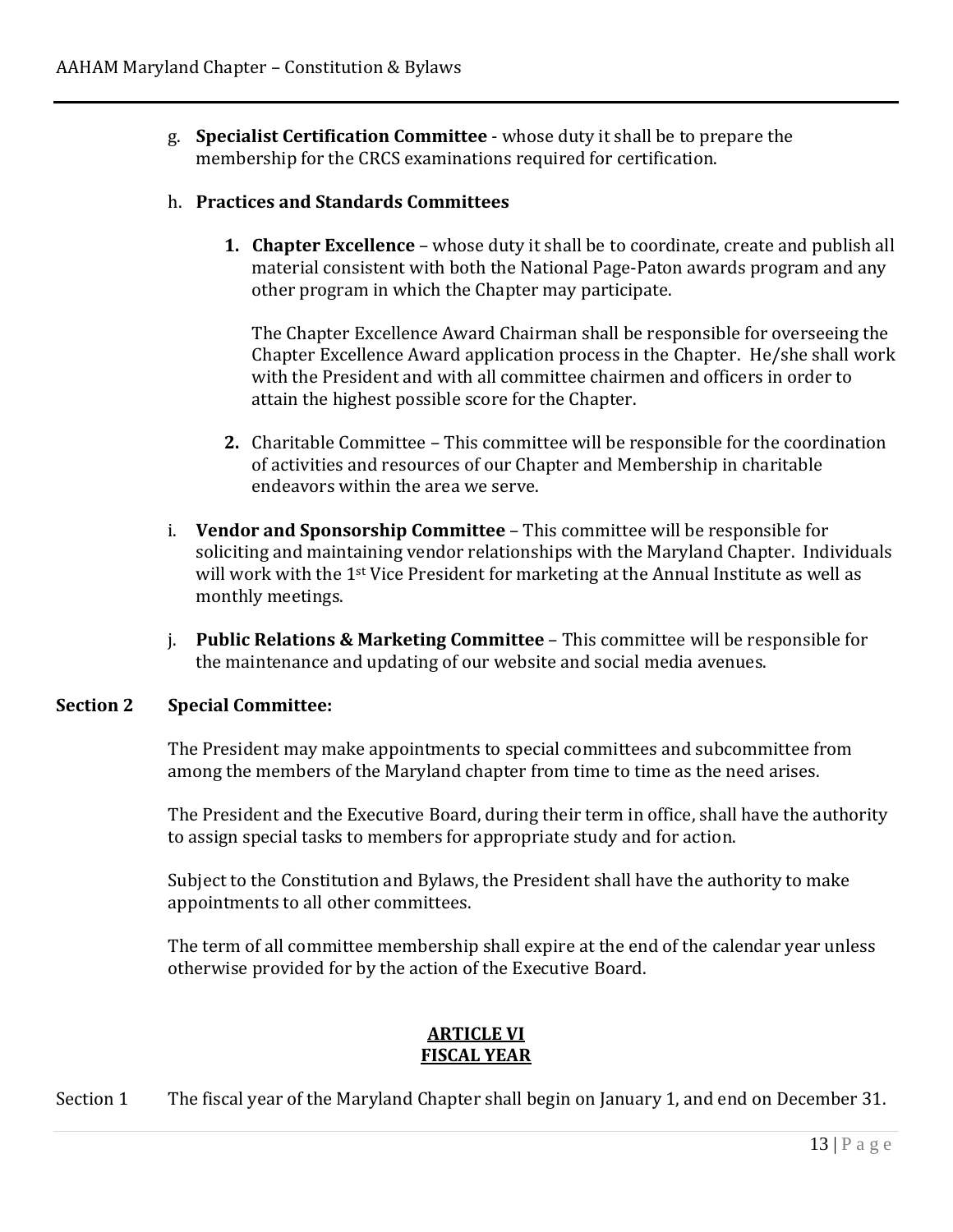#### **ARTICLE VII AMENDMENTS TO THE BYLAWS**

#### Section 1 **Amendments to the Bylaws:**

The Bylaws of the Maryland Chapter of the American Association of Healthcare Administrative Management may be amended, repealed, or changed by a proposal of a member, which proposal must be approved by the Board of Directors and a written vote of two-thirds of the ballots returned. Any proposal for change must be in writing and shall be submitted to the Board for discussion at the next Board meeting.

Notification of the proposed Bylaw change shall be in writing and shall inform the members of the article or articles to be changed.

The article or articles to be changed shall be submitted to the membership in their existing form and in the form of the proposed change. Voting on any Bylaw change shall be by mail or electronic ballot submitted to the membership.

#### **ARTICLE VIII REMOVAL OF OFFICERS, MEMBERS & DIRECTORS**

#### Section 1 **Removal of Officers, Members, and Directors:**

Any member, whose conduct shall be detrimental to the best interest of either the Maryland Chapter or the National Organization, may be suspended or expelled by the Board of Directors as follows:

- Section 2 **Officers and Board members** Officers and Board of Directors members may be removed as follows:
	- a. When suspension or expulsion is contemplated in the case of an Officer or a member of the Board of Directors, the affected Officer or Director shall be entitled to receive specific charges in writing from the Board of Directors, and shall, if the person charged so desires, be afforded a hearing before the full Board of Directors of the Maryland Chapter of AAHAM. Final determination as to either suspension or expulsion of the Officer or Director or the dropping of charges shall be made by a simple majority vote of the Board of Directors.